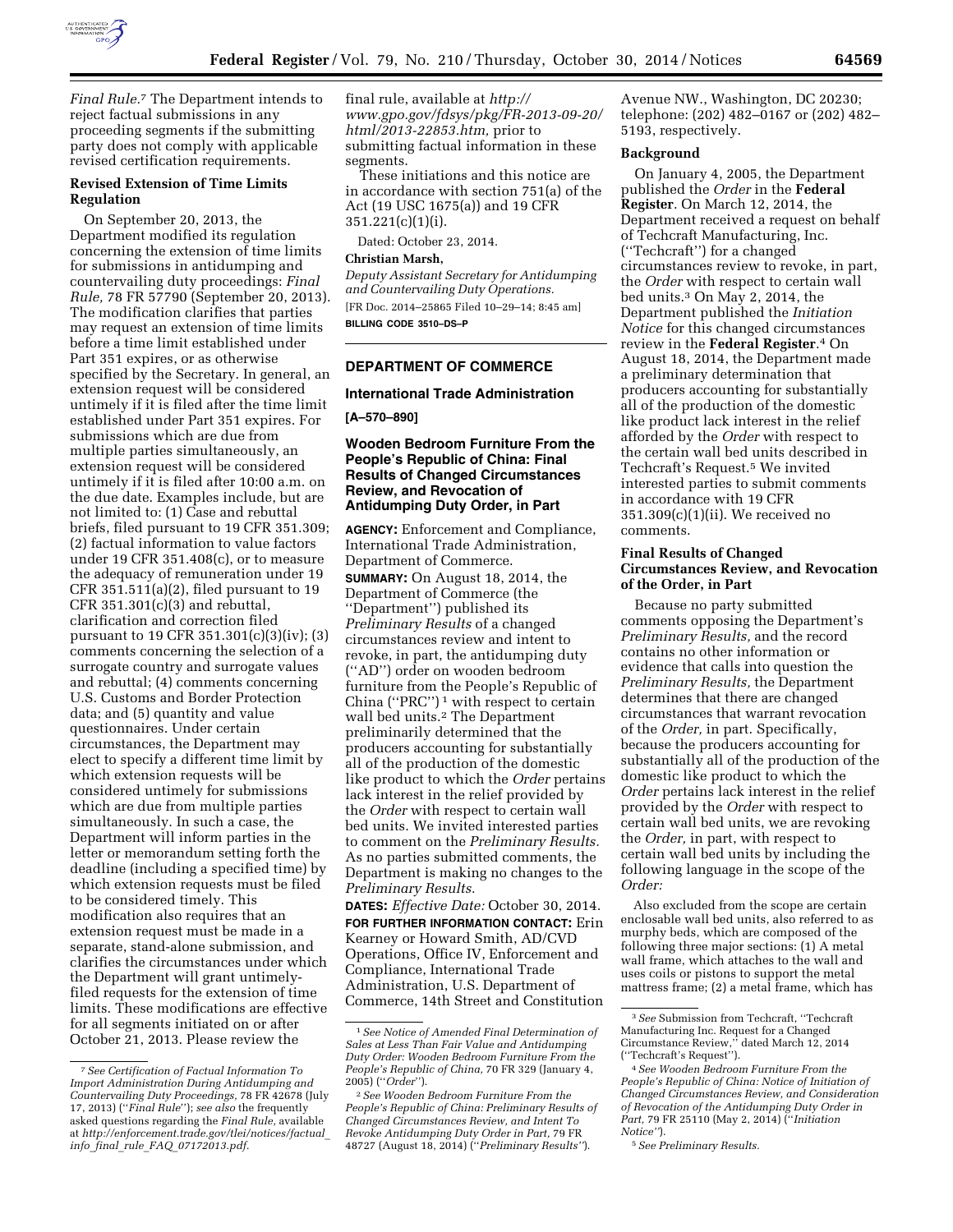euro slats for supporting a mattress and two legs that pivot; and (3) wood panels, which attach to the metal wall frame and/or the metal mattress frame to form a cabinet to enclose the wall bed when not in use. Excluded enclosable wall bed units are imported in ready-to-assemble format with all parts necessary for assembly. Enclosable wall bed units do not include a mattress. Wood panels of enclosable wall bed units, when imported separately, remain subject to the order.

The scope description below includes this exclusion language.

# **Scope of the Order**

The product covered by the order is wooden bedroom furniture. Wooden bedroom furniture is generally, but not exclusively, designed, manufactured, and offered for sale in coordinated groups, or bedrooms, in which all of the individual pieces are of approximately the same style and approximately the same material and/or finish. The subject merchandise is made substantially of wood products, including both solid wood and also engineered wood products made from wood particles, fibers, or other wooden materials such as plywood, strand board, particle board, and fiberboard, with or without wood veneers, wood overlays, or laminates, with or without non-wood components or trim such as metal, marble, leather, glass, plastic, or other resins, and whether or not assembled, completed, or finished.

The subject merchandise includes the following items: (1) Wooden beds such as loft beds, bunk beds, and other beds; (2) wooden headboards for beds (whether stand-alone or attached to side rails), wooden footboards for beds, wooden side rails for beds, and wooden canopies for beds; (3) night tables, night stands, dressers, commodes, bureaus, mule chests, gentlemen's chests, bachelor's chests, lingerie chests, wardrobes, vanities, chessers, chifforobes, and wardrobe-type cabinets; (4) dressers with framed glass mirrors that are attached to, incorporated in, sit on, or hang over the dresser; (5) chestson-chests,<sup>6</sup> highboys,<sup>7</sup> lowboys,<sup>8</sup> chests

of drawers,9 chests,10 door chests,11 chiffoniers,12 hutches,13 and armoires; 14 (6) desks, computer stands, filing cabinets, book cases, or writing tables that are attached to or incorporated in the subject merchandise; and (7) other bedroom furniture consistent with the above list.

The scope of the order excludes the following items: (1) Seats, chairs, benches, couches, sofas, sofa beds, stools, and other seating furniture; (2) mattresses, mattress supports (including box springs), infant cribs, water beds, and futon frames; (3) office furniture, such as desks, stand-up desks, computer cabinets, filing cabinets, credenzas, and bookcases; (4) dining room or kitchen furniture such as dining tables, chairs, servers, sideboards, buffets, corner cabinets, china cabinets, and china hutches; (5) other non-bedroom furniture, such as television cabinets, cocktail tables, end tables, occasional tables, wall systems, book cases, and entertainment systems; (6) bedroom furniture made primarily of wicker, cane, osier, bamboo or rattan; (7) side rails for beds made of metal if sold separately from the headboard and footboard; (8) bedroom furniture in which bentwood parts predominate; 15 (9) jewelry armories;  $^{16}$  (10) cheval

9A chest of drawers is typically a case containing drawers for storing clothing.

10A chest is typically a case piece taller than it is wide featuring a series of drawers and with or without one or more doors for storing clothing. The piece can either include drawers or be designed as a large box incorporating a lid.

11A door chest is typically a chest with hinged doors to store clothing, whether or not containing drawers. The piece may also include shelves for televisions and other entertainment electronics.

12A chiffonier is typically a tall and narrow chest of drawers normally used for storing undergarments and lingerie, often with mirror(s) attached.

13A hutch is typically an open case of furniture with shelves that typically sits on another piece of furniture and provides storage for clothes.

14An armoire is typically a tall cabinet or wardrobe (typically 50 inches or taller), with doors, and with one or more drawers (either exterior below or above the doors or interior behind the doors), shelves, and/or garment rods or other apparatus for storing clothes. Bedroom armoires may also be used to hold television receivers and/or other audiovisual entertainment systems.

15As used herein, bentwood means solid wood made pliable. Bentwood is wood that is brought to a curved shape by bending it while made pliable with moist heat or other agency and then set by cooling or drying. *See* CBP's Headquarters Ruling Letter 043859, dated May 17, 1976.

16Any armoire, cabinet or other accent item for the purpose of storing jewelry, not to exceed 24 inches in width, 18 inches in depth, and 49 inches in height, including a minimum of 5 lined drawers lined with felt or felt-like material, at least one side door (whether or not the door is lined with felt or felt-like material), with necklace hangers, and a fliptop lid with inset mirror. *See* Issues and Decision Memorandum from Laurel LaCivita to Laurie Parkhill, Office Director, concerning ''Jewelry Armoires and Cheval Mirrors in the Antidumping

mirrors; <sup>17</sup> (11) certain metal parts; <sup>18</sup> (12) mirrors that do not attach to, incorporate in, sit on, or hang over a dresser if they are not designed and marketed to be sold in conjunction with a dresser as part of a dresser-mirror set; (13) upholstered beds; 19 and (14) toy boxes.20 Also excluded from the scope

Duty Investigation of Wooden Bedroom Furniture From the People's Republic of China,'' dated August 31, 2004. *See also Wooden Bedroom Furniture From the People's Republic of China: Final Changed Circumstances Review, and Determination To Revoke Order in Part,* 71 FR 38621 (July 7, 2006).

17Cheval mirrors are any framed, tiltable mirror with a height in excess of 50 inches that is mounted on a floor-standing, hinged base. Additionally, the scope of the order excludes combination cheval mirror/jewelry cabinets. The excluded merchandise is an integrated piece consisting of a cheval mirror, *i.e., a framed tiltable mirror with a height in excess* of 50 inches, mounted on a floor-standing, hinged base, the cheval mirror serving as a door to a cabinet back that is integral to the structure of the mirror and which constitutes a jewelry cabinet line with fabric, having necklace and bracelet hooks, mountings for rings and shelves, with or without a working lock and key to secure the contents of the jewelry cabinet back to the cheval mirror, and no drawers anywhere on the integrated piece. The fully assembled piece must be at least 50 inches in height, 14.5 inches in width, and 3 inches in depth. *See Wooden Bedroom Furniture From the People's Republic of China: Final Changed Circumstances Review and Determination To Revoke Order in Part,*  72 FR 948 (January 9, 2007).

18Metal furniture parts and unfinished furniture parts made of wood products (as defined above) that are not otherwise specifically named in this scope (*i.e.,* wooden headboards for beds, wooden footboards for beds, wooden side rails for beds, and wooden canopies for beds) and that do not possess the essential character of wooden bedroom furniture in an unassembled, incomplete, or unfinished form. Such parts are usually classified under HTSUS subheadings 9403.90.7005, 9403.90.7010, or 9403.90.7080.

19Upholstered beds that are completely upholstered, *i.e.,* containing filling material and completely covered in sewn genuine leather, synthetic leather, or natural or synthetic decorative fabric. To be excluded, the entire bed (headboards, footboards, and side rails) must be upholstered except for bed feet, which may be of wood, metal, or any other material and which are no more than nine inches in height from the floor. *See Wooden Bedroom Furniture From the People's Republic of China: Final Results of Changed Circumstances Review and Determination To Revoke Order in Part,*  72 FR 7013 (February 14, 2007).

20To be excluded the toy box must: (1) Be wider than it is tall; (2) have dimensions within 16 inches to 27 inches in height, 15 inches to 18 inches in depth, and 21 inches to 30 inches in width; (3) have a hinged lid that encompasses the entire top of the box; (4) not incorporate any doors or drawers; (5) have slow-closing safety hinges; (6) have air vents; (7) have no locking mechanism; and (8) comply with American Society for Testing and Materials (''ASTM'') standard F963–03. Toy boxes are boxes generally designed for the purpose of storing children's items such as toys, books, and playthings. *See Wooden Bedroom Furniture From the People's Republic of China: Final Results of Changed Circumstances Review and Determination To Revoke Order in Part,* 74 FR 8506 (February 25, 2009). Further, as determined in the scope ruling memorandum ''Wooden Bedroom Furniture from the People's Republic of China: Scope Ruling on a White Toy Box,'' dated July 6, 2009, the dimensional ranges used to identify the toy boxes

<sup>6</sup>A chest-on-chest is typically a tall chest-ofdrawers in two or more sections (or appearing to be in two or more sections), with one or two sections mounted (or appearing to be mounted) on a slightly larger chest; also known as a tallboy.

<sup>7</sup>A highboy is typically a tall chest of drawers usually composed of a base and a top section with drawers, and supported on four legs or a small chest (often 15 inches or more in height).

<sup>8</sup>A lowboy is typically a short chest of drawers, not more than four feet high, normally set on short legs.